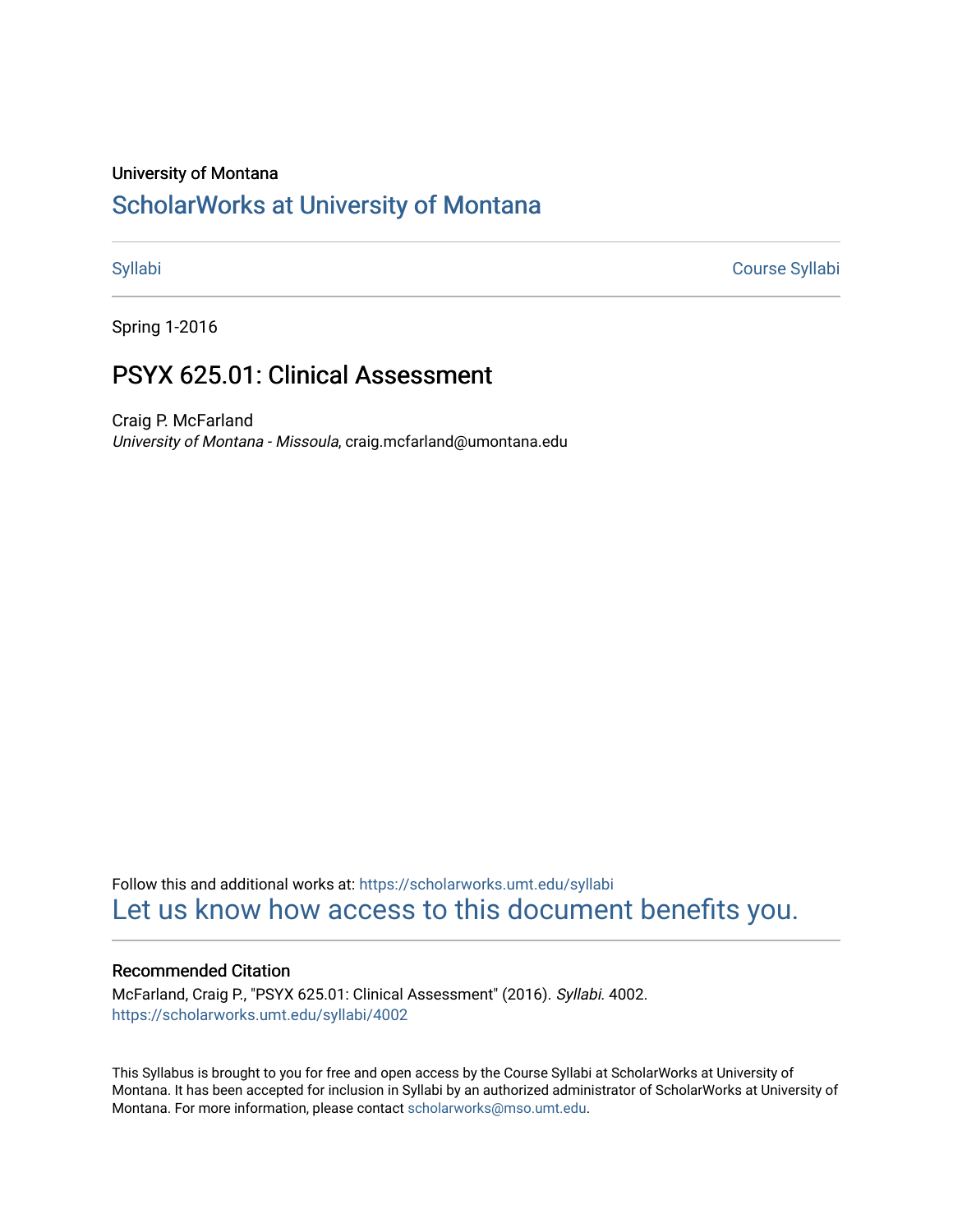# **Psychology 625 – Clinical Assessment**

# **Spring 2016**

# **Course Location and Time**

CPC 119 Monday 2:10 – 4:00

# **Instructor Information**

Instructor: Craig McFarland, Ph.D. Office: Skaggs 202 Phone: 406.243.6845 Email: [craig.mcfarland@umontana.edu](mailto:craig.mcfarland@umontana.edu) Office hours: Monday 11:00-12:30; Thursday 10:00-11:30; and by appointment

# **Course Objectives**

The primary objective of this class is to provide you with the opportunity to develop and refine clinical assessment skills. Through this course, you will be able to put your knowledge to practical use, while gaining experience working with a variety of populations and learning how to address referral questions that may be unique to those populations. You will gain experience with all phases of clinical assessment, including conducting goal-directed interviews, creating and administering appropriate test batteries, interpreting test results, conceptualizing cases, and making differential diagnoses, when appropriate. Additionally, you will gain experience writing clinical reports, paying particular attention to presenting problems, the functional impact of those problems, behavioral observations, and the integration of test data with information gleaned from interviews. Finally, you will learn to generate individually-tailored recommendations for both patients and their referring providers.

# **Learning Outcomes**

- 1. Students will demonstrate development of a variety of skills that are crucial to clinical assessment, including interviewing, administering test batteries, conceptualizing cases, and arriving at diagnostic conclusions, when appropriate.
- 2. Students will also refine their report-writing abilities, and become more proficient at considering the functional impact of a presenting problem.
- 3. Students will learn to think critically about the functional impairment that may result from a presenting problem, and learn to generate appropriate recommendations.

# **Course Requirements**

#### **Attendance**

Due to the small, seminar style of this class, it is imperative that you attend class each week. Each of you possesses unique strengths and perspectives that will contribute to the learning experience of the entire group. Conversely, your absence will detract from the experience of others. **Two** or more unexcused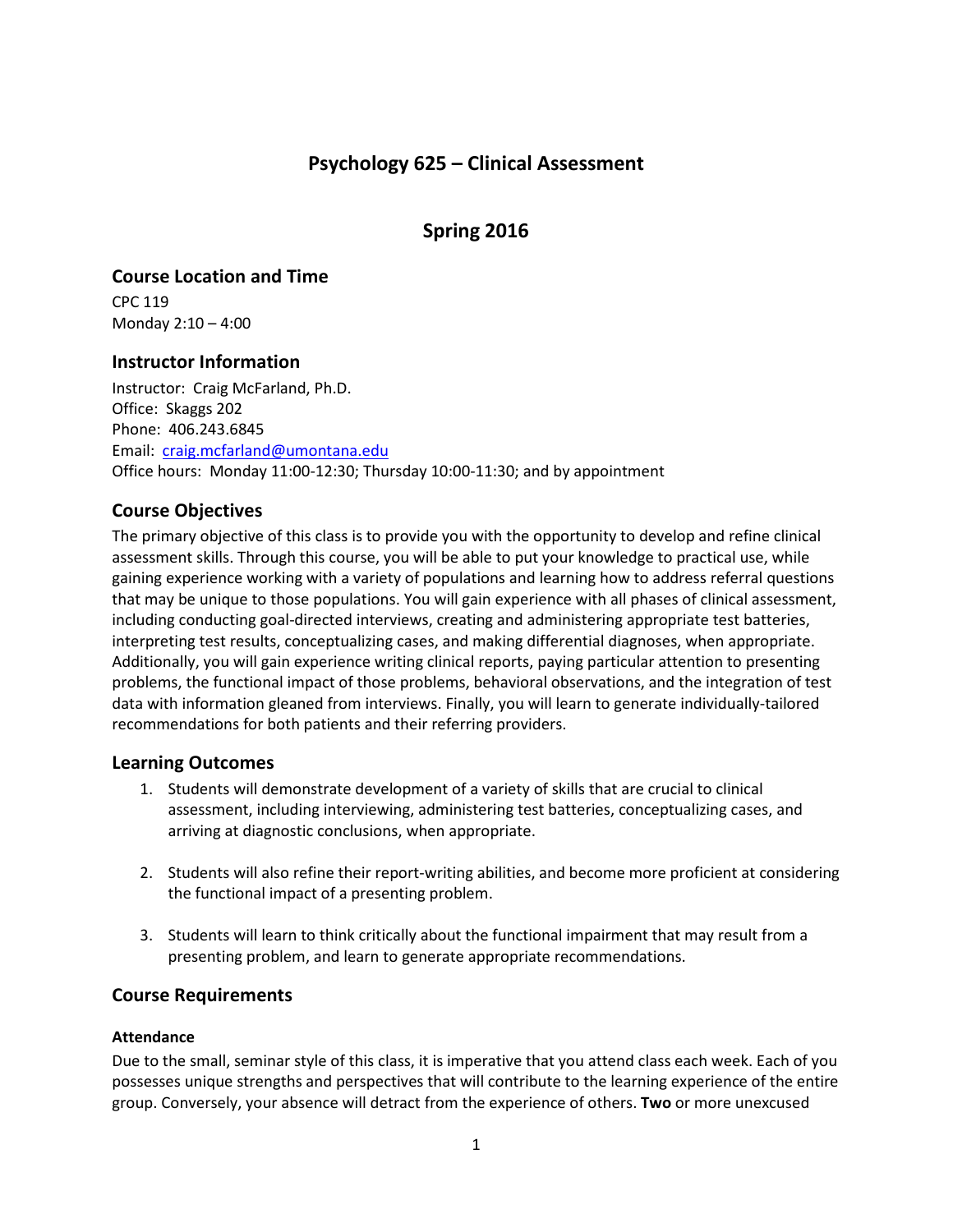absences will negatively impact your grade. If you are unable to attend class, please inform your partner and I prior to the class.

#### **Clinical Assessments**

Each of you will be paired with another student, with whom you will collaborate on assessments throughout the semester. You and your partner will take turns leading assessments, so that you will each act as "Lead Evaluator" and "Support Evaluator" on cases. (The specific responsibilities of these two roles are detailed in a separate document.) Prior to each evaluation, I will meet with you and your partner to review the case and to consider appropriate test materials. We will meet again after you have completed the evaluation to discuss results and begin to conceptualize the case.

I will assign referrals to each of you, after which you will make an initial contact call to determine the suitability of the referral. It is your responsibility to find time in your schedule to complete evaluations. Occasionally, you may need to be flexible in order to accommodate a patient's availability, but you should attempt to identify a single time (or at least a single day) that will work for each of your assessments throughout the semester. When scheduling, it will be very important that you keep in mind when you are to discuss the results of that evaluation with the class, so that you make sure to schedule the evaluation well in advance of that date. Also, before finalizing an appointment, please make sure that a testing room will be available at that time.

#### **Group Supervision/Didactic Seminar**

The early part of the semester ( $\sim$  first 6 weeks) will be primarily didactic in nature. During the first few weeks we will focus on several key aspects of assessment, including conducting a mental status exam, approaches to interviewing and report writing, as well as an introduction to tests that we will use throughout the semester.

Following the first few weeks, class meetings will combine group supervision with an occasional brief informal didactic series. The format of our meetings will be as follows:

- 1. Brief check-in with all pairs to discuss progress/concerns, etc.
- 2. Informal discussion of new referral questions. Each pair will present their new referral questions (including referral source, primary concerns, etc.) to the group. As a group we will discuss the nature of the referral questions and begin to think about appropriate approaches to the assessment.
- 3. Case presentation provided by the pair that most recently completed an evaluation
	- Referral question
	- Brief history/patient profile
	- Test selection, with rational
	- Test results
	- Clinical impressions
- 4. Occasionally, if referrals slow down or we have difficulty scheduling new evaluations we will read 2 articles on a particular topic and discuss them as a group. The readings will be posted to moodle at least 1 week prior to our discussing them in class. Prior to meeting to discuss the articles, each student should email two questions to me that can be used to stimulate discussion in class.